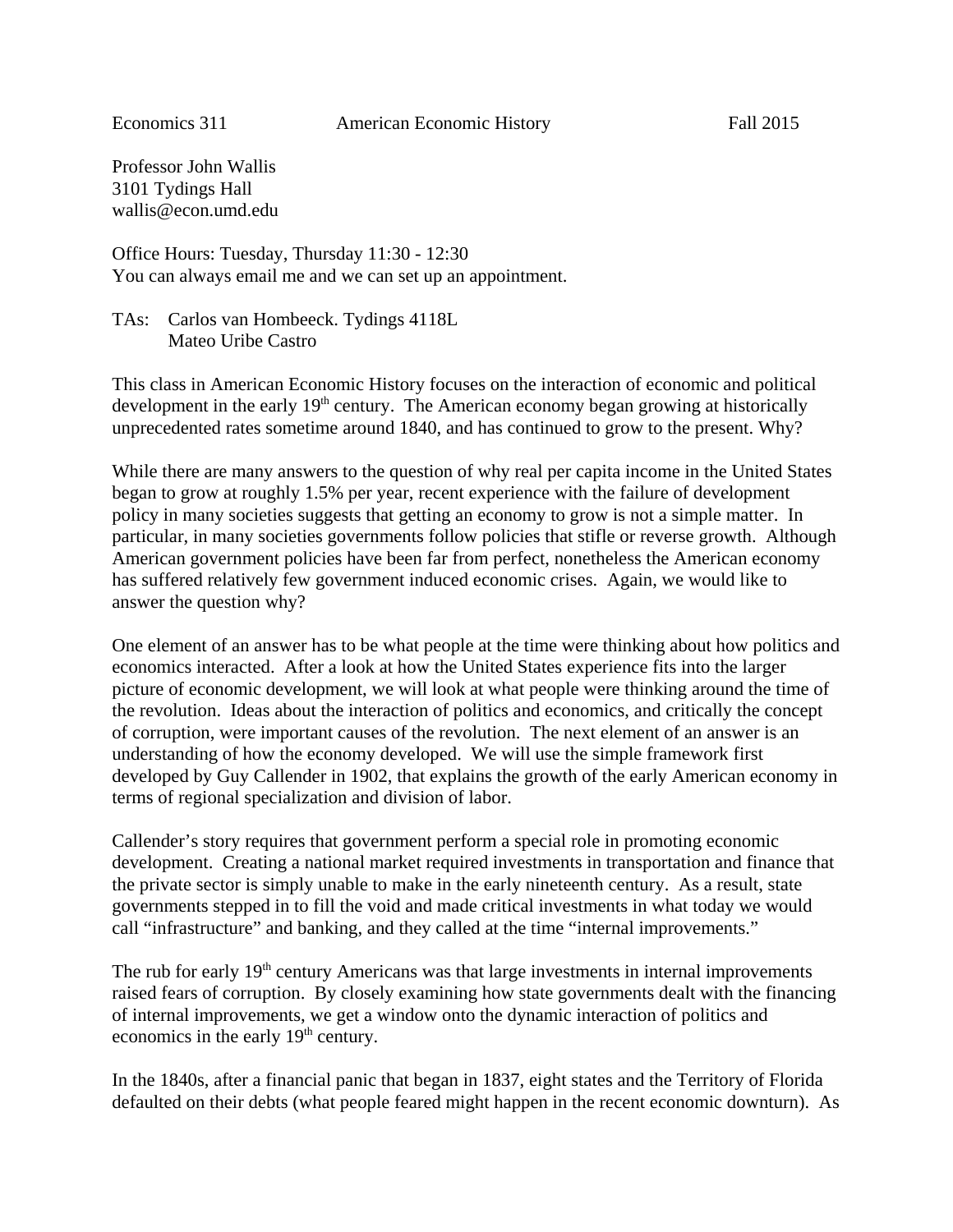a result of the crisis, many states revised their constitutions to explicitly deal with how economics and politics interacted. We can use those changes as a guide both to what people were thinking at the time, as well as the concrete changes they made to their political and economic systems.

In the end, we will have a slightly different answer to why the American economy began growing so rapidly after the 1840s, and why that growth has been sustained to the present. It will have elements of classical economic thought, as well as a more nuanced view of how politics and economics interact.

## **Course Details:**

Students are expected to attend all classes and read the assigned readings.

There required book for the course is:

Jeremy Atack and Peter Passell, *A New Economic View of American History*, *2nd Edition*, Norton, 1994.

a supplementary text is recommended, not required:

Jonathan Hughes and Louis Cain, *American Economic History*, Pearsons.

It is currently in its eighth edition, but any edition from the  $6<sup>th</sup>$  on will work.

All other readings will be available through the course website.

## **Grades:**

Grades will be based on two midterms, two online assignments, and a final exam. The exams will be a combination of short answer and essay questions, with about two thirds of the weight on the essays.

First midterm 20% Second midterm 30% Online assignments 10% Final Exam 40%

The final exam will be on the scheduled time Tuesday, December 15 at 8:00 AM.

The online assignments will be announced in class.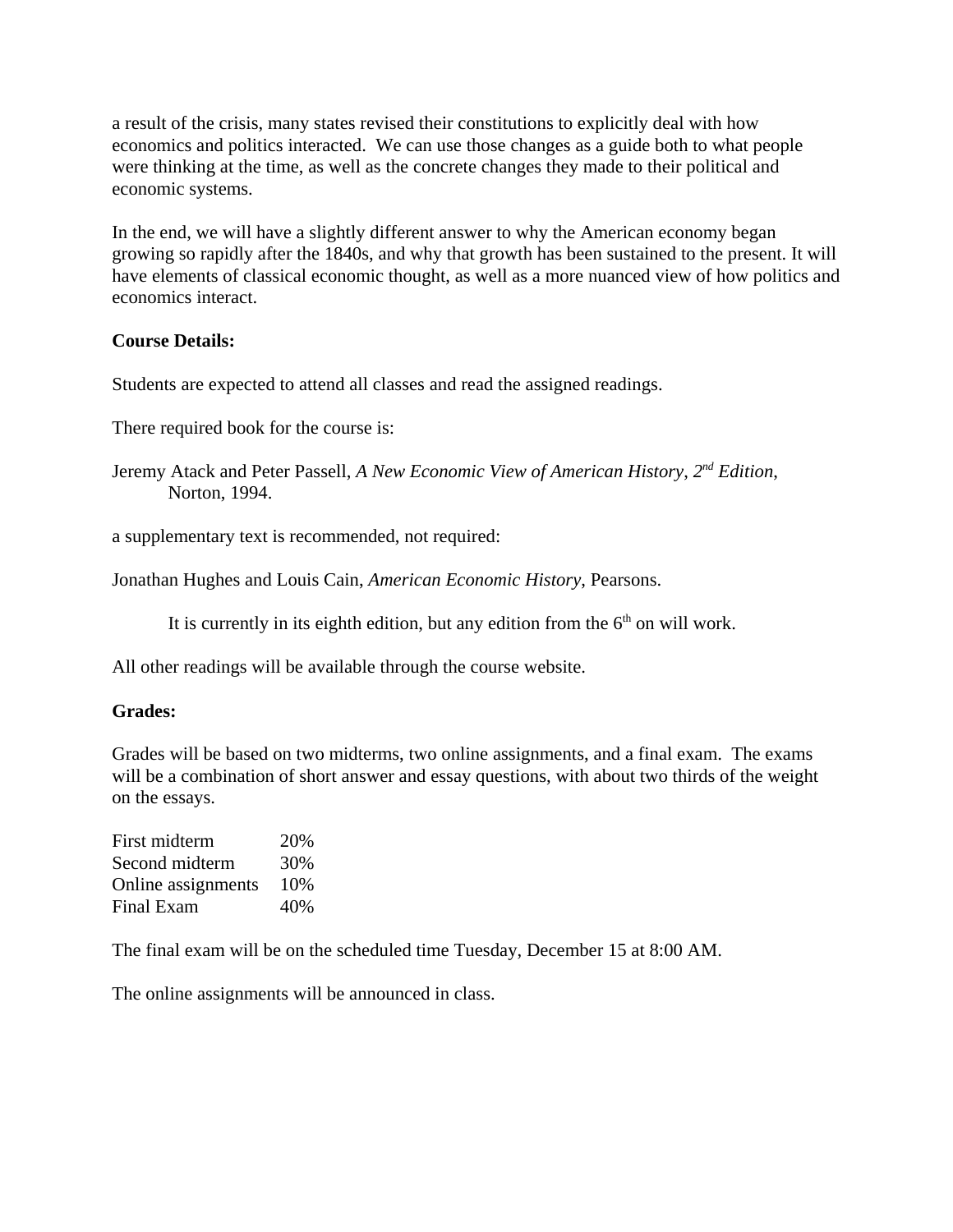The readings for each class follow.

September 1 & 3: Introduction

Atack, chapter 1

Big Ideas: An Economic Framework

September 8 & 10: Guy S. Callender, "The Early Transportation and Banking Enterprises of the States in Relation to Corporations" Quarterly Journal of Economics, 1902.

Big Ideas: A Political Framework

September 15 & 17: Bailyn, *The Origin of American Politics*, ch. 1

Banking

September 22 & 24, Atack, ch. 4

Public Land

Sept 29 & Oct 1: Atack, ch. 9

Oct. 6: First Midterm

Agriculture - North

Oct 6 & 8: Atack, ch. 6 and 10

Paul Rhode and Alan Olmstead, "The Red Queen and the Hard Reds: Productivity Growth in American Wheat, 1800 - 1940." *Journal of Economic History*, Dec. 2002, pp. 929-966.

Agriculture - South

Oct 13: Atack ch. 11

There will be no class on October 15. There will be an online assignment that week, which will be announced in class. The assignment will focus on Robert Gallman, "Self-Sufficiency in the Cotton Economy of the Ante-Bellum South." *Agricultural History*, 1970.